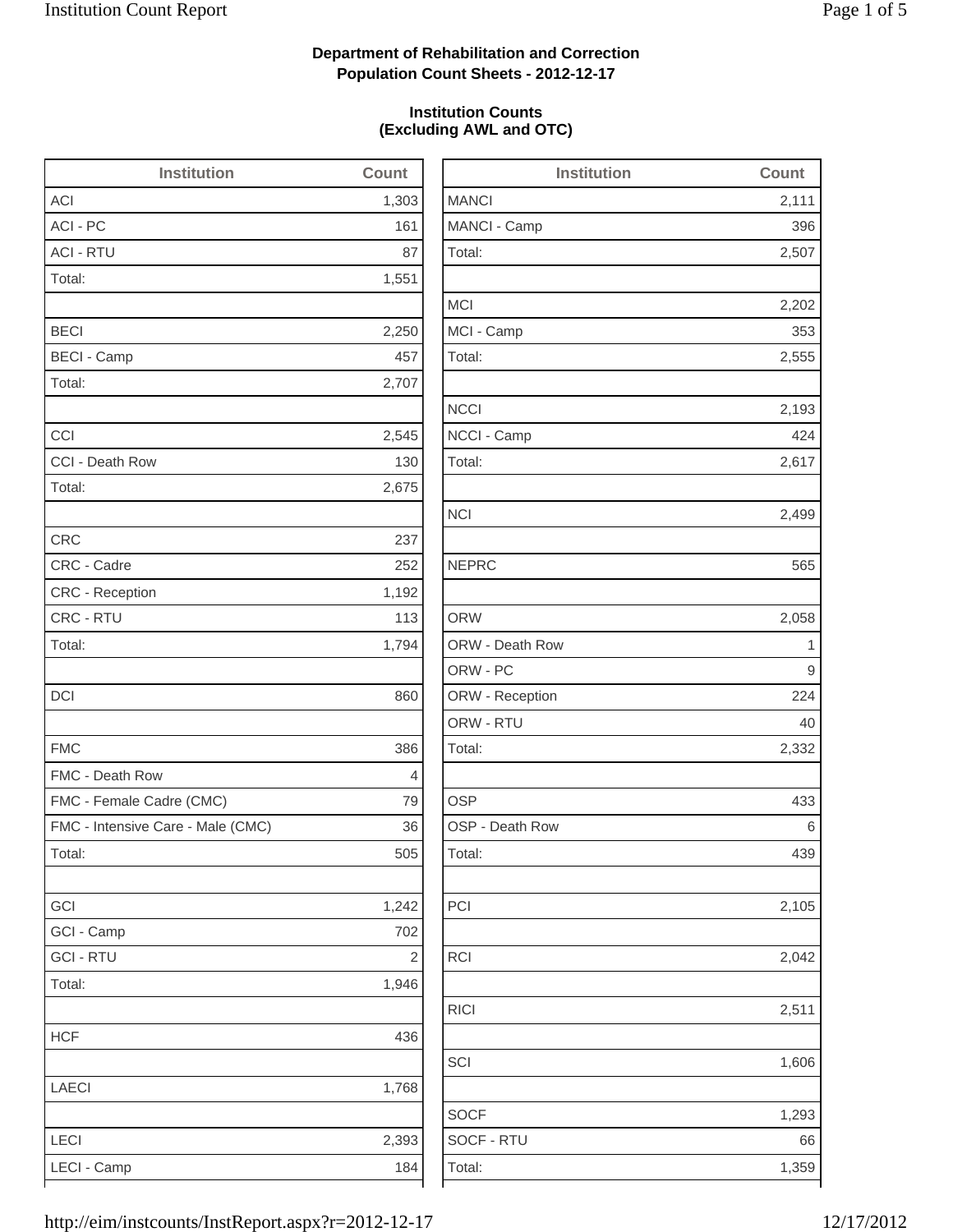### Institution Count Report Page 2 of 5

| Total:                   | 2,577 |
|--------------------------|-------|
|                          |       |
| <b>LOCI</b>              | 2,257 |
|                          |       |
| <b>LORCI</b>             | 140   |
| <b>LORCI - Cadre</b>     | 433   |
| <b>LORCI - Reception</b> | 1,036 |
| Total:                   | 1,609 |
|                          |       |
| <b>MACI</b>              | 1,006 |
| <b>MACI - Minimum</b>    | 1,310 |
| MACI - Youth             | 33    |
| Total:                   | 2,349 |

| <b>TCI</b>       |                          | 1,085  |
|------------------|--------------------------|--------|
|                  |                          |        |
| <b>TOCI</b>      |                          | 1,160  |
| <b>TOCI - PC</b> |                          | 53     |
| Total:           |                          | 1,213  |
|                  |                          |        |
| <b>WCI</b>       |                          | 1,359  |
| <b>WCI - RTU</b> |                          | 42     |
| Total:           |                          | 1,401  |
|                  |                          |        |
|                  | <b>Total Population:</b> | 49,870 |

\* The Total Population includes 39 Offenders with Reason Codes 30 & 31.

\*\* The Total Population includes 23 Offenders with Reason Code 0A.

#### **Male Population by Security Level (Include AWL and Exclude OTC)**

| <b>Security Level</b>  |                   | <b>Body</b> | <b>AWL</b> | $(-OTC)$ | <b>Total</b> |
|------------------------|-------------------|-------------|------------|----------|--------------|
| Total Levels 3,4,5     |                   | 14.569      | 55         | 106      | 14,518       |
| Total Levels 2         |                   | 18.025      | 155        | 188      | 17,992       |
| <b>Total Levels 1</b>  |                   | 13.280      | 139        | 99       | 13,320       |
| <b>Total Death Row</b> |                   | 142         | 2          |          | 143          |
|                        | <b>Total Male</b> | 46,016      | 351        | 394      | 45,973       |

#### **Female Population by Institution (Include AWL and Exclude OTC)**

| Institution              | <b>Body</b>    | <b>AWL</b>  | - -<br>$(-OTC)$ | <b>Total</b>     |
|--------------------------|----------------|-------------|-----------------|------------------|
|                          |                |             |                 |                  |
| <b>CRC</b>               | 2              | 0           | 0               | 2                |
| <b>DCI</b>               | 860            | 6           | 6               | 860              |
| <b>FMC</b>               | 11             | 4           | 1               | 14               |
| FMC - Female Cadre (CMC) | 79             | $\mathbf 0$ | 2               | 77               |
| <b>LAECI</b>             | 1              | 0           | 0               | 1                |
| <b>NCI</b>               | $\overline{2}$ | $\mathbf 0$ | 0               | $\overline{2}$   |
| <b>NEPRC</b>             | 565            | 3           | 5               | 563              |
| <b>ORW</b>               | 2,058          | 32          | 26              | 2,064            |
| ORW - Death Row          |                | $\mathbf 0$ | 0               | 1                |
| ORW - PC                 | 9              | $\mathbf 0$ | 0               | $\boldsymbol{9}$ |
| ORW - Reception          | 224            | $\mathbf 0$ | 0               | 224              |
| ORW - RTU                | 40             | 0           | 0               | 40               |
| <b>Total Female</b>      | 3,852          | 45          | 40              | 3,857            |
| <b>Total Population:</b> | 49,868         | 396         | 434             | 49,830           |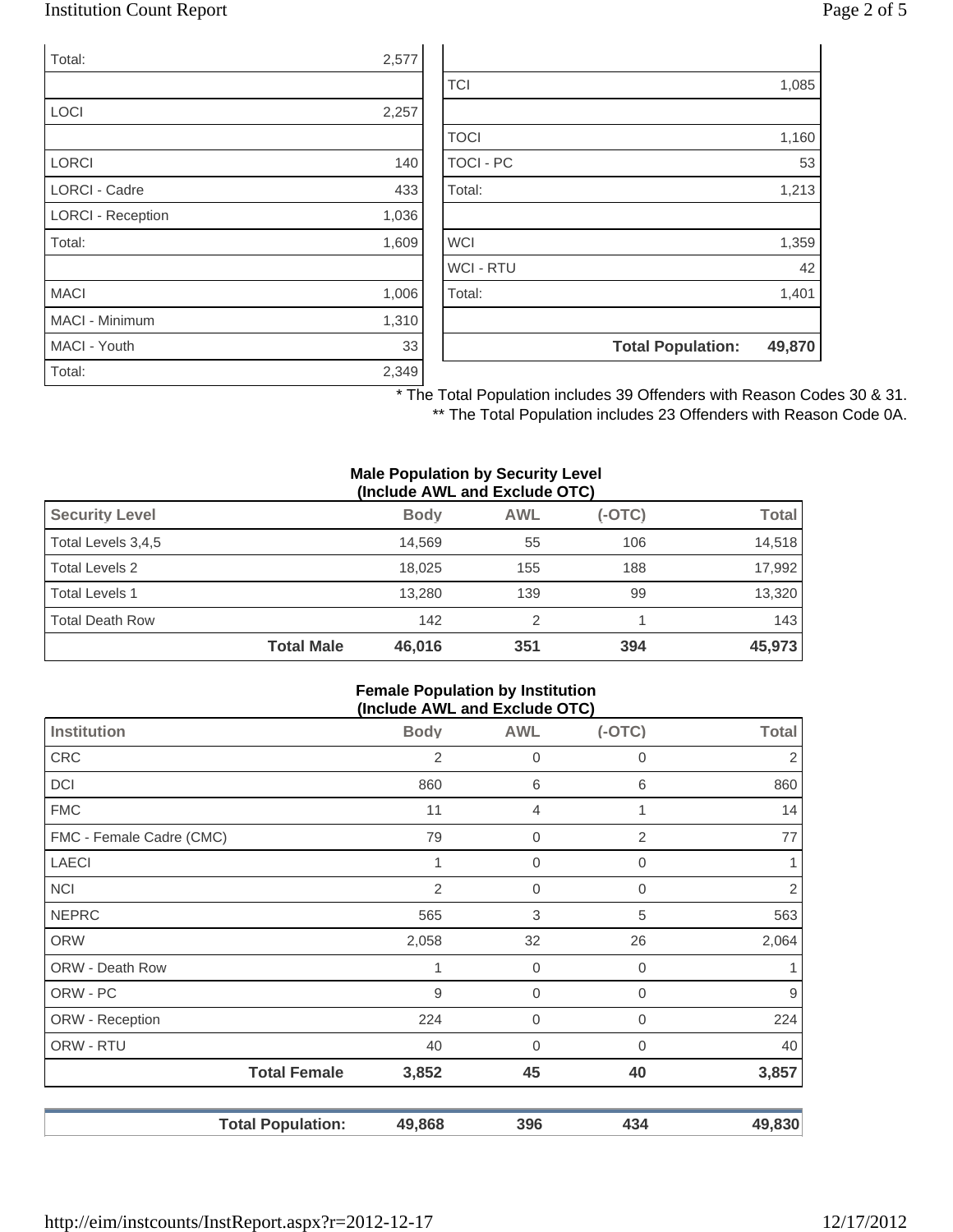# **(Include AWL and Exclude OTC)**

| <b>Institution</b>                | <b>Body</b>    | <b>AWL</b>                | $(-OTC)$                  | <b>Total</b>   |
|-----------------------------------|----------------|---------------------------|---------------------------|----------------|
| <b>ACI</b>                        | 29             | $\mathbf{1}$              | $\mathbf 0$               | 30             |
| ACI - PC                          | 92             | $\mathbf 0$               | $\mathbf 0$               | 92             |
| <b>BECI</b>                       | 12             | $\mathbf 0$               | $\mathbf{1}$              | 11             |
| CCI                               | $\sqrt{5}$     | $\mathsf 0$               | $\mathbf 0$               | 5              |
| CCI - Death Row                   | $\mathbf{1}$   | $\,0\,$                   | $\mbox{O}$                | 1              |
| CRC                               | 113            | $\sqrt{2}$                | $\overline{7}$            | 108            |
| CRC - Cadre                       | 225            | $\mathbf 0$               | 0                         | 225            |
| CRC - Reception                   | 799            | $\,$ 3 $\,$               | 14                        | 788            |
| CRC - RTU                         | 97             | $\mathbf 0$               | $\mathbf 0$               | 97             |
| <b>FMC</b>                        | 16             | $\,0\,$                   | $\mathbf 0$               | 16             |
| FMC - Intensive Care - Male (CMC) | $\,$ 3 $\,$    | $\mathbf 0$               | $\mathbf 0$               | $\sqrt{3}$     |
| GCI                               | $\overline{2}$ | $\mbox{O}$                | $\mathbf 0$               | $\sqrt{2}$     |
| <b>LAECI</b>                      | 13             | $\mathbf 0$               | $\mbox{O}$                | 13             |
| LECI                              | 2,282          | $\,$ 5 $\,$               | $\,8\,$                   | 2,279          |
| LOCI                              | $\overline{7}$ | $\,0\,$                   | $\mathbf 0$               | $\overline{7}$ |
| LORCI                             | 81             | $\overline{4}$            | 25                        | 60             |
| LORCI - Cadre                     | 430            | $\mathbf 0$               | $\mathbf 0$               | 430            |
| <b>LORCI - Reception</b>          | 848            | $\sqrt{2}$                | $\sqrt{2}$                | 848            |
| <b>MACI</b>                       | 51             | $\mathbf 0$               | $\mathbf 0$               | 51             |
| MACI - Youth                      | 22             | $\,0\,$                   | $\mathbf{1}$              | 21             |
| <b>MANCI</b>                      | 2,048          | $\overline{4}$            | 14                        | 2,038          |
| MANCI - Camp                      | $\mathbf{1}$   | $\mathbf 0$               | $\mathbf 0$               | 1              |
| <b>NCCI</b>                       | 13             | $\mathbf 0$               | $\mbox{O}$                | 13             |
| <b>NCI</b>                        | $\overline{7}$ | $\mathbf 0$               | $\mathbf 0$               | $\overline{7}$ |
| <b>OSP</b>                        | 433            | $\mathbf 0$               | $\ensuremath{\mathsf{3}}$ | 430            |
| PCI                               | 48             | $\overline{4}$            | $\mathsf{O}\xspace$       | $52 \mid$      |
| RCI                               | 2,020          | 12                        | $\hbox{9}$                | 2,023          |
| RICI                              | 19             | $\mathsf{O}\xspace$       | $\mathsf{O}\xspace$       | 19             |
| SCI                               | 12             | $\mathsf{O}\xspace$       | $\mathbf 0$               | 12             |
| SOCF                              | 1,293          | $\mathsf{O}\xspace$       | 12                        | 1,281          |
| SOCF - RTU                        | 66             | $\mathsf{O}\xspace$       | $\,0\,$                   | 66             |
| <b>TCI</b>                        | 1,036          | $\ensuremath{\mathsf{3}}$ | $\mathbf{1}$              | 1,038          |
| <b>TOCI</b>                       | 1,046          | $\sqrt{2}$                | $\mathbf{1}$              | 1,047          |
| <b>TOCI - PC</b>                  | 46             | $\mathbf 0$               | $\mathsf{O}\xspace$       | 46             |
| <b>WCI</b>                        | 1,313          | 13                        | $\,8\,$                   | 1,318          |
| WCI - RTU                         | 40             | $\mathbf 0$               | $\mathsf{O}\xspace$       | 40             |
| Total Levels 3, 4, 5              | 14,569         | 55                        | 106                       | 14,518         |

| Male Population by Institution: Security Level 2 |
|--------------------------------------------------|
| (Include AWL and Exclude OTC)                    |

| Institution | <b>Body</b> | <b>AWL</b> | $T^{\wedge}$<br>ັ<br>$\tilde{\phantom{a}}$ | rta |
|-------------|-------------|------------|--------------------------------------------|-----|
|             |             |            |                                            |     |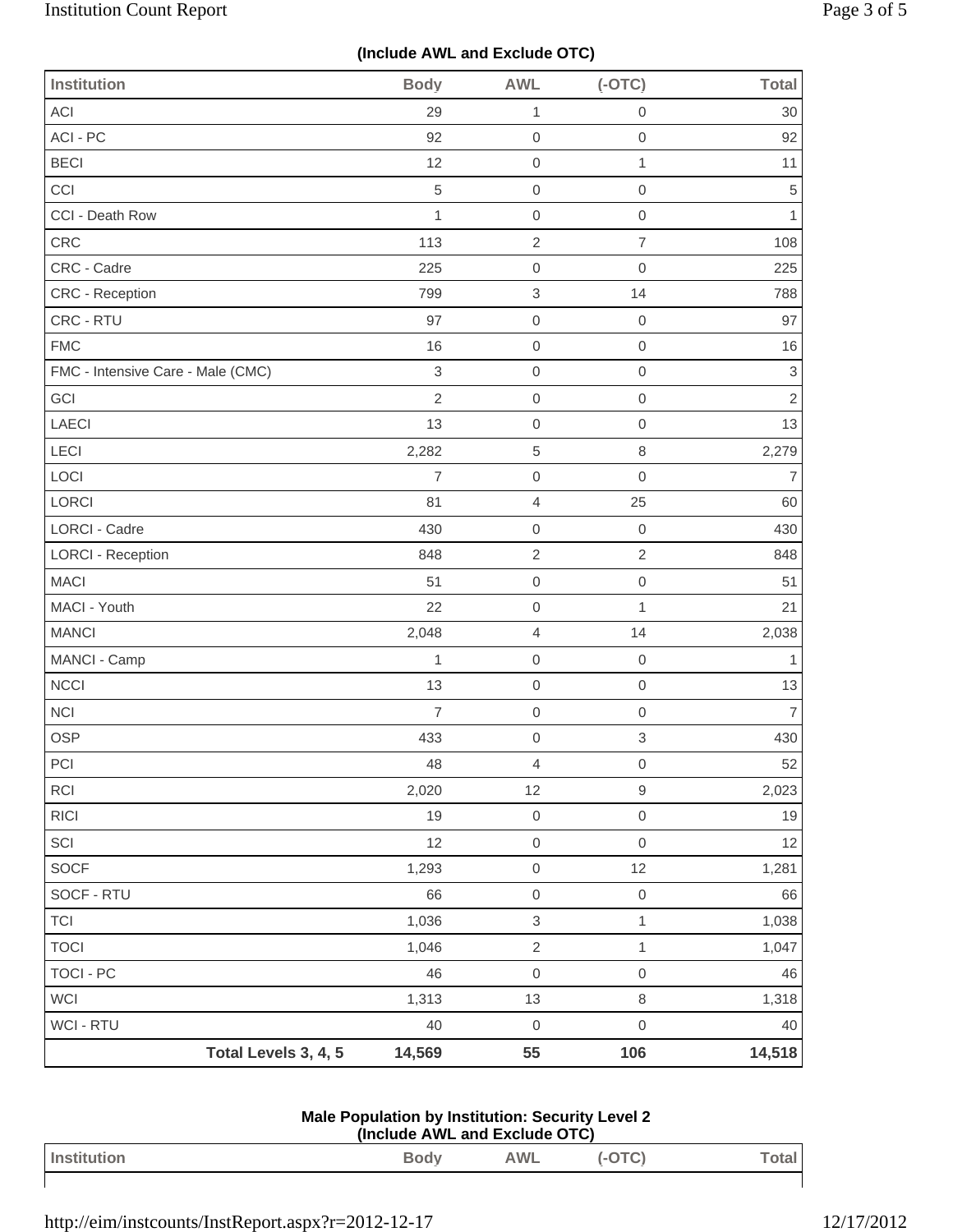# Institution Count Report Page 4 of 5

| ACI                               | 707            | $\overline{7}$            | 4                   | 710            |
|-----------------------------------|----------------|---------------------------|---------------------|----------------|
| ACI - PC                          | 55             | 1                         | $\mathbf 0$         | 56             |
| <b>ACI - RTU</b>                  | 59             | 1                         | $\mathbf 0$         | 60             |
| <b>BECI</b>                       | 1,642          | 18                        | 27                  | 1,633          |
| <b>BECI - Camp</b>                | 6              | $\mathbf 0$               | $\boldsymbol{0}$    | 6              |
| CCI                               | 1,934          | 12                        | 11                  | 1,935          |
| CRC                               | 77             | 1                         | $\sqrt{2}$          | 76             |
| CRC - Cadre                       | 13             | $\mathbf 0$               | $\mathbf 0$         | 13             |
| CRC - Reception                   | 218            | 1                         | $\overline{7}$      | 212            |
| CRC - RTU                         | 13             | $\mathbf 0$               | $\mathbf 0$         | 13             |
| <b>FMC</b>                        | 27             | $\mbox{O}$                | $\mathbf 0$         | 27             |
| FMC - Intensive Care - Male (CMC) | 18             | $\mbox{O}$                | $\mathbf 0$         | 18             |
| GCI                               | 800            | $\mathbf 0$               | 3                   | 797            |
| GCI - Camp                        | 1              | $\mathbf 0$               | $\mathbf 0$         | 1              |
| <b>GCI - RTU</b>                  | 1              | $\mathbf 0$               | $\mathbf 0$         | 1              |
| <b>HCF</b>                        | 273            | $\ensuremath{\mathsf{3}}$ | $\mathbf 0$         | 276            |
| <b>LAECI</b>                      | 1,379          | $\,8\,$                   | 17                  | 1,370          |
| LECI                              | 102            | $\mathbf 0$               | $\boldsymbol{0}$    | 102            |
| LECI - Camp                       | $\mathbf{1}$   | $\mathbf 0$               | $\mathsf{O}\xspace$ | 1              |
| LOCI                              | 1,323          | $\overline{7}$            | 10                  | 1,320          |
| LORCI                             | 41             | $\ensuremath{\mathsf{3}}$ | 17                  | 27             |
| LORCI - Cadre                     | 3              | $\mbox{O}$                | $\mathbf 0$         | 3              |
| <b>LORCI - Reception</b>          | 148            | $\overline{2}$            | $\mathbf{1}$        | 149            |
| <b>MACI</b>                       | 955            | $\mathbf{1}$              | 3                   | 953            |
| MACI - Youth                      | 11             | 1                         | $\mathbf 0$         | 12             |
| <b>MANCI</b>                      | 48             | $\mathsf{O}\xspace$       | $\mbox{O}$          | 48             |
| MANCI - Camp                      | 5              | $\mathbf 0$               | $\mathbf 0$         | 5              |
| MCI                               | 1,916          | 13                        | 16                  | 1,913          |
| MCI - Camp                        | $\,6$          | $\mathbf 0$               | $\mathbf 0$         | 6              |
| NCCI                              | 1,497          | $19$                      | 23                  | 1,493          |
| NCCI - Camp                       | $\overline{2}$ | $\mathbf 0$               | $\mathbf 0$         | $\overline{2}$ |
| NCI                               | 1,921          | 19                        | 20                  | 1,920          |
| PCI                               | 976            | 26                        | $\boldsymbol{9}$    | 993            |
| RCI                               | 22             | $\mbox{O}$                | $\mbox{O}$          | 22             |
| R C                               | 606            | $\overline{4}$            | $\hbox{9}$          | 601            |
| SCI                               | 1,001          | $\overline{7}$            | $\,8\,$             | 1,000          |
| <b>TCI</b>                        | 49             | $\mathsf{O}\xspace$       | $\mbox{O}$          | 49             |
| <b>TOCI</b>                       | 114            | $\mathsf{O}\xspace$       | $\mathbf{1}$        | 113            |
| <b>TOCI - PC</b>                  | $\overline{7}$ | $\mathbf 0$               | $\mathbf 0$         | $\overline{7}$ |
| <b>WCI</b>                        | 46             | $\mathsf{O}\xspace$       | $\mathbf 0$         | 46             |
| <b>WCI - RTU</b>                  | $\sqrt{2}$     | $\mathbf{1}$              | $\mathbf 0$         | $\mathfrak{S}$ |
| <b>Total Level 2</b>              | 18,025         | 155                       | 188                 | 17,992         |